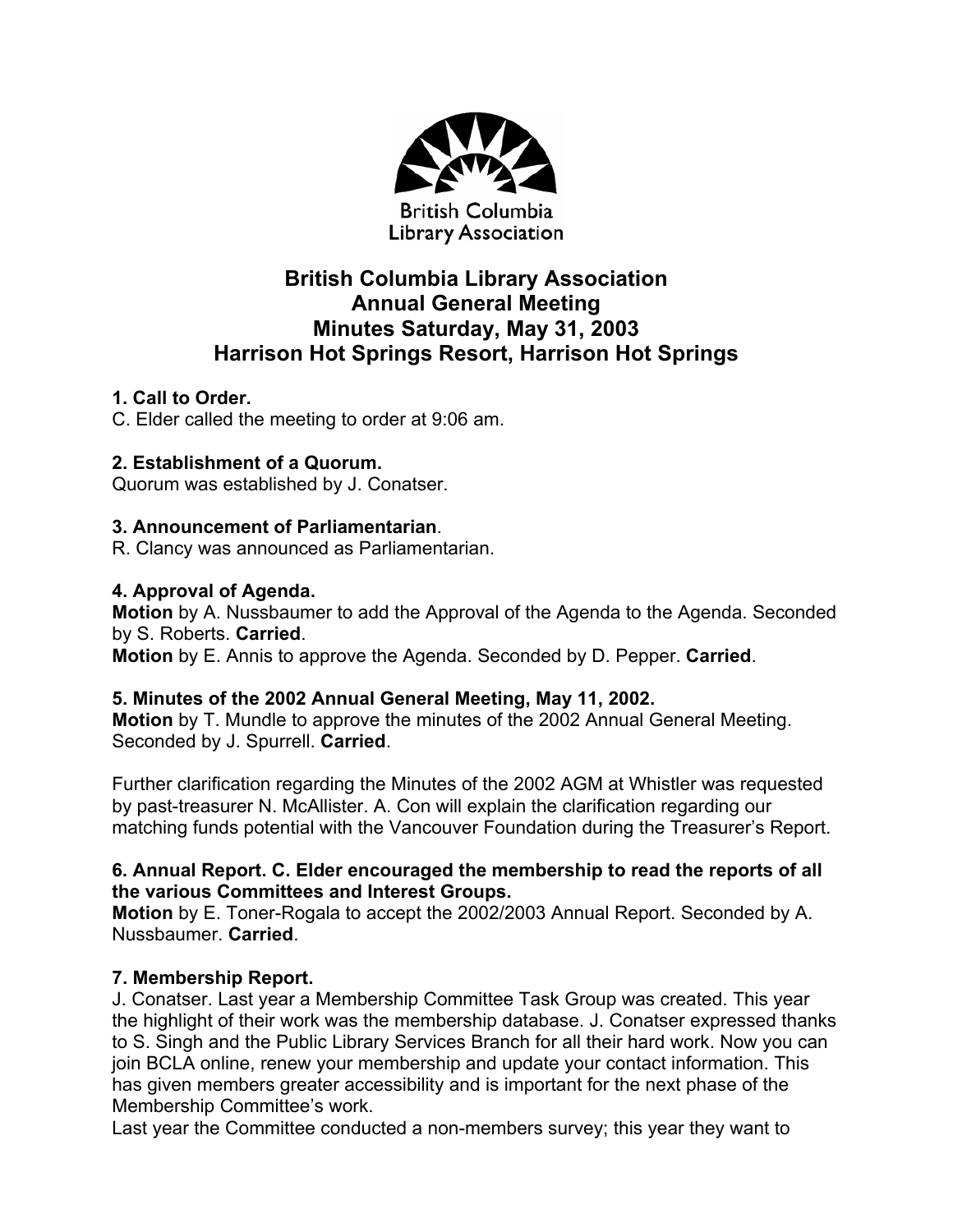examine what members want from the Association. Please participate in these focus groups. Paul Burry was introduced as the new Membership Secretary and Jeff expressed concern that the Membership Committee needs to be a standing committee. Presently the Committee is looking for representatives from Vancouver Island.

Membership benefits were improved this year and will continue to be an area that is important to add value for the members and generate revenue for the association. Johnson Insurance and Primus are two affinity programs that came on board this year. Student visits were very well received and many joined the Association. The coming year will focus on getting an increase in members from the libraries. **Motion** by S. Roberts to accept the Membership Report. Seconded by D. Thomas. **Carried**.

**8. Treasurer's Report–2002 Financial Statements and Appointment of the Auditor.**  A. Con thanked R. Avigdor, M. Burris and S. Roberts for their assistance throughout the year and also thanked all the BCLA board members for making her experience a rewarding one.

Regarding the 2002 AGM Minutes, past-treasurer N. McAllister wanted to clarify that the Vancouver Foundation matched our investments up to \$300,000. Contributions of \$150,000 were from each party and we have maximized the matching funds potential with the Vancouver Foundation.

The 2002 financial statements were audited by Collins Barrow and reflect and summarize the transactions of the Association. There were no extraordinary items of income and expenditures had no irregularities. There were two items the treasurer pointed out. First, in 2002 there was a deficiency of \$7,181 due to the net loss of the conference and decline in interest revenue. Second, the auditors did not incorporate the Vancouver Foundation Endowment in the financial statements as an asset because the funds are not accessible. However, the interest on these funds is accessible.

The treasurer opened the floor for questions and being none the following motions were made.

**Motion** by S. Roberts to receive and adopt the financial statements and accept the Treasurer's Report. Seconded by N. Smart. **Carried**.

**Motion** by A. Con to accept Collins Barrow as auditors in 2003. Seconded by S. Roberts. **Carried**.

#### **9. Nominations Report.**

R. Clancy thanked A. Nussbaumer and C. Elder for their help with the Committee. Past President: Carol Elder President: Alison Nussbaumer Vice President/President-Elect: Diana Guinn Treasurer: Sylvia Roberts Assistant Treasurer: Tanya Thiessen Membership Secretary: Paul Burry Director (2 year): Art Knight (serving 2<sup>nd</sup> year) Director (2 year): Shailoo Bedi Director (2 year): Deb Thomas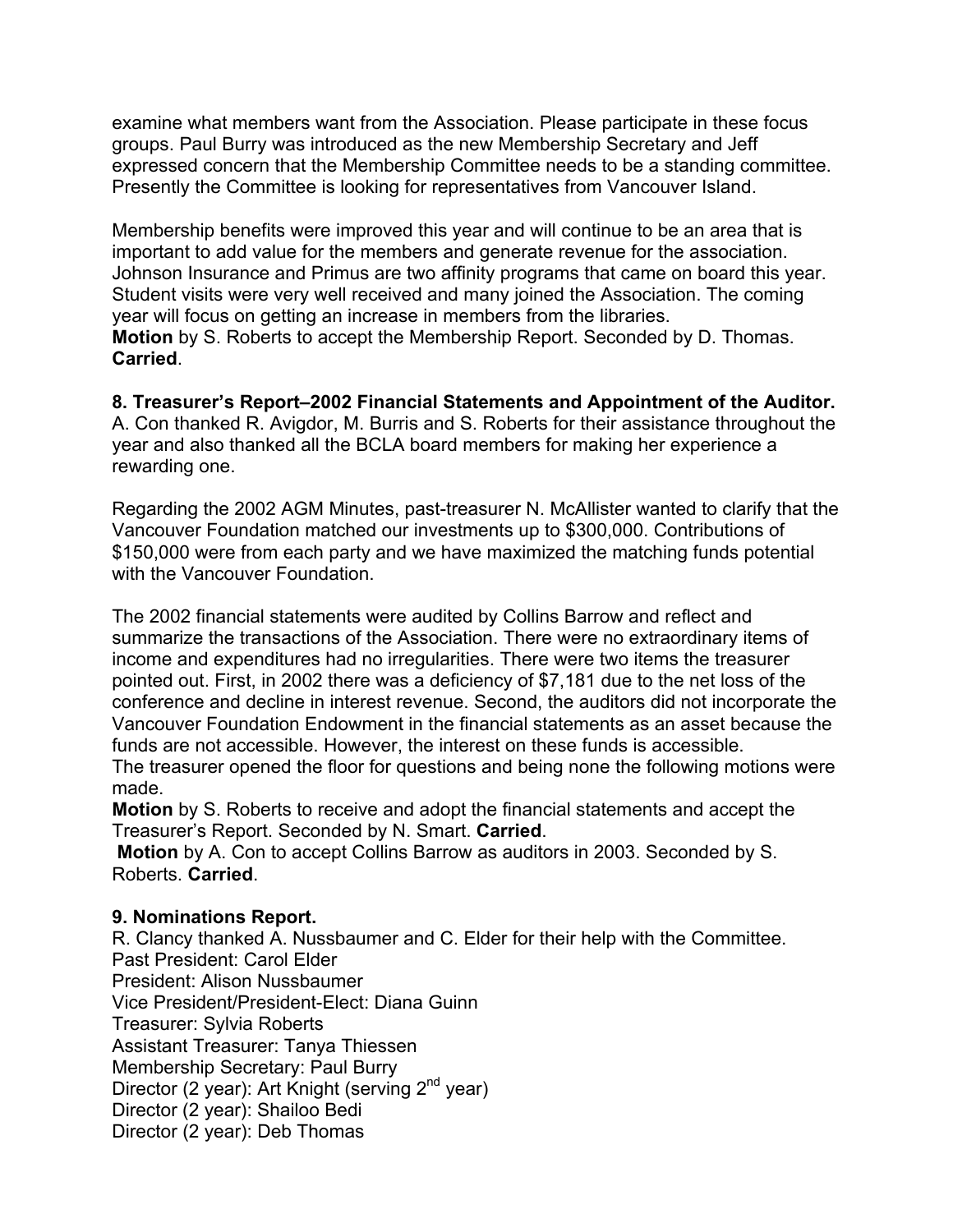YAACS Chair: Christina Gerber ALPS Chair: Natalie Gick Recording Secretary: TBA *BCLA Reporter* Editor (ex officio): Ted Benson PLSB Liaison (ex officio): Jim Looney **Motion** by R. Clancy to accept the new board by acclamation. Seconded by L. Kelley. **Carried**.

#### **10. Resolutions Committee Report.**

T. Mundle presented the six resolutions which were distributed in print at the meeting.

The first resolution reflects a concern regarding the media. Not all of the news is being printed and public access to diverse media and information is a prerequisite to a functioning democracy. Libraries are the primary social institution responsible for providing the broadest possible range of ideas and information and therefore need to engage in the political and social arena. In paragraph 5, the word "available" was changed to "availability". In paragraph 11 the word "distributed" was changed to "make available" and "public libraries" was changed to "libraries". These changes were accepted. There was some discussion about the cost of distributing an information kit in time for Media Democracy Day (Fall of 2003). J. Looney clarified that an information kit would be "made available" rather than "distributed" and it would be to all libraries not just public libraries.

**Motion** by B. Campbell to approve the first resolution concerning Libraries and Media Concentration. Seconded by S. Roberts. **Carried**.

The second resolution is concerned with Government Document Archiving. The wording in paragraph four was changed from "scholarly researchers" to "researchers". **Motion** by S. McKenzie to approve the second resolution regarding Government Document Archiving. Seconded by K. Marotz. **Carried**.

The third resolution concerned the deteriorating situation in school libraries. It was suggested that paragraph 8 change "return to standardized ratios" to "return to standardized BCTF ratios". There was much discussion regarding word changes to reflect a stronger argument that there is a correlation between school libraries, literacy and future success. The addition of useful statistics in paragraph four to make a stronger case was discussed. S. Roberts suggested that rather than trying to accommodate all the changes from the floor, it could be accepted that the resolution is for the membership and that stronger wording for the media, school boards and politicians would be used to reflect the strong concerns raised at the meeting. **Motion** by J. Mumford to approve the School Libraries resolution. Seconded by M. Houlden. **Carried**.

The fourth resolution concerned Lawful Access. This is a serious issue regarding the erosion of privacy and in Canada the proposed Bill C-36, and Bill C55/42. BCLA is opposed to the Lawful Access Consultation Document. A few changes were suggested; paragraph 1, "9/1" should be "9/11"; paragraph 4 "snail mail" should be changed to "postal system" and paragraph 8, "Lawful Access proposal" should be changed to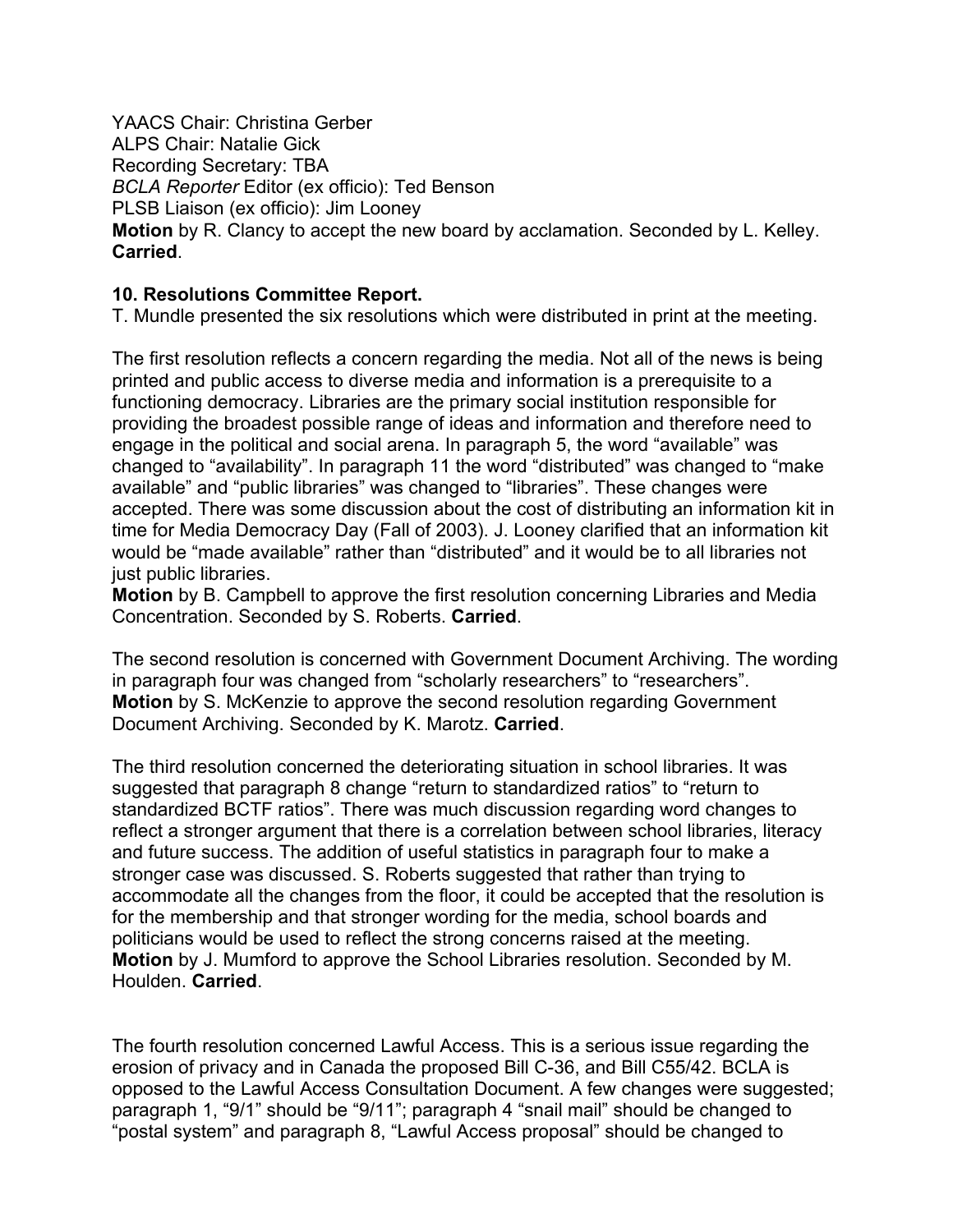"Lawful Access Consultation Document". B. Campbell agreed to make a PowerPoint presentation available on the Information Policy Web site.

**Motion** by B. Campbell to approve the Lawful Access Resolution. Seconded by D. Hutchinson. **Carried**.

The fifth resolution concerned Libraries and GATS/WTO. The addition "BCLA urge" and "to" was suggested to paragraph 7. It would then read, "And be it further resolved that BCLA urge the Government of Canada to maintain a close watch on commitments requested by other countries and in negotiations to assure that commitments are not made in other areas that have the effect of including libraries in Canadian commitments." Regarding paragraph 5, P. Whitney suggested that BCLA also send a letter of thanks to the Minister of Heritage.

**Motion** by D. Hutchinson to approve the Libraries and GATS/WTO resolution. Seconded by P. Whitney. **Carried**.

The sixth resolution concerned Public Interest Payphone Regime. Basically, the CRTC is asking if there is a need for pay phones. The CRTC in Public Notice CTRC 2002-6 invited interested parties to provide their views and reasons on access to pay phones in general. The Public Interest Advocacy Centre considers pay phone service to be very important to low income Canadians. Many government services are only available via a 1-800 number or the Internet. It was agreed to remove paragraph 5.

**Motion** by H. Morrison to approve the Public Interest Payphone Regime resolution. Seconded by E. Toner-Rogala. **Carried.** 

#### **11. Other business.**

No other business.

## **12. President's Report**.

C. Elder expressed her appreciation to the BCLA Board of Directors, the BCLA Office and the membership at large for making her presidency a tremendous experience. The president's role is broad ranging but one important priority is Advocacy. To this end, BCLA worked closely with British Columbia Library Trustees Association (BCLTA) and other public library groups. The strengthening of our ties and combining of our mutual interests was evident when Carol joined BCLTA representatives in meeting with George Abbott, Minister of Community, Aboriginal and Women's Services. The Minister saluted the work being done in libraries and was very excited about the concept of a Legacy Program for British Columbia. BCLA, BCLTA and the Association of BC Public Library Directors also co-hosted another successful Union of BC Municipalities reception in Whistler.

Advocacy included all the preparation for the Canadian Innovation Strategy Summit in Vancouver. Edel Toner-Rogala, who helped prepare briefs for CLA, was also very involved in assisting BCLA prepare a brief with further help from Deb Thomas, Ron Clancy and Jim Looney. A letter was sent to Allan Rock expressing concern that libraries were not mentioned in their strategy documents. BCLA was invited to one of the meetings and Carol was able to make sure that libraries were mentioned as an important resource for the work the federal government was discussing at the Summit Meeting.

Carol thanked Lorraine Kelly and Mark Bodnar for updating the BCLA Election